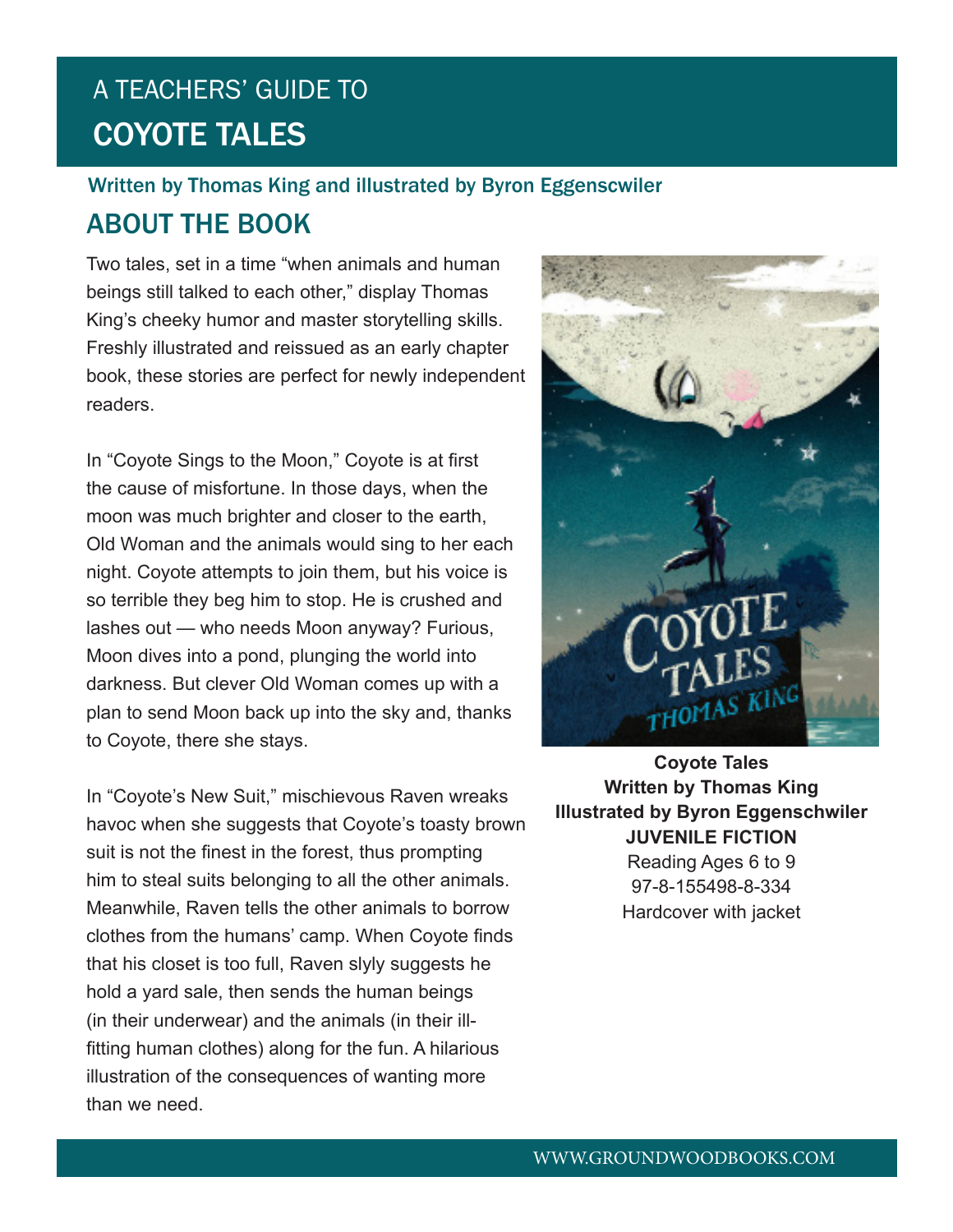### ABOUT THE AUTHOR

Thomas King has written several highly acclaimed children's books, including *A Coyote Columbus Story,* illustrated by William Kent Monkman, which was a Governor General's Literary Award finalist. He has also written *Coyote Tales*, illustrated by Byron Eggenschwiler. King, who is of Cherokee and Greek descent, was a Professor of English at the University of Guelph for many years, where he taught Native Literature and Creative Writing. He won the RBC Taylor Prize and the British Columbia National Award for Canadian Non-Fiction for *The Inconvenient Indian*, and the Governor General's LiteraryAward for his adult novel, *The Back of the Turtle*.

## ABOUT THE ILLUSTRATOR

Byron Eggenschwiler is an award-winning illustrator whose many clients include the *New York Times*; the *Wall Street Journal*; *GQ*; the *National Pos*t; *O*, *The Oprah Magazine*; the *Walrus* and Little, Brown Books for Young Readers. His recent work includes *Operatic*, a young-adult graphic novel written by Kyo Maclear. Byron lives in Calgary.



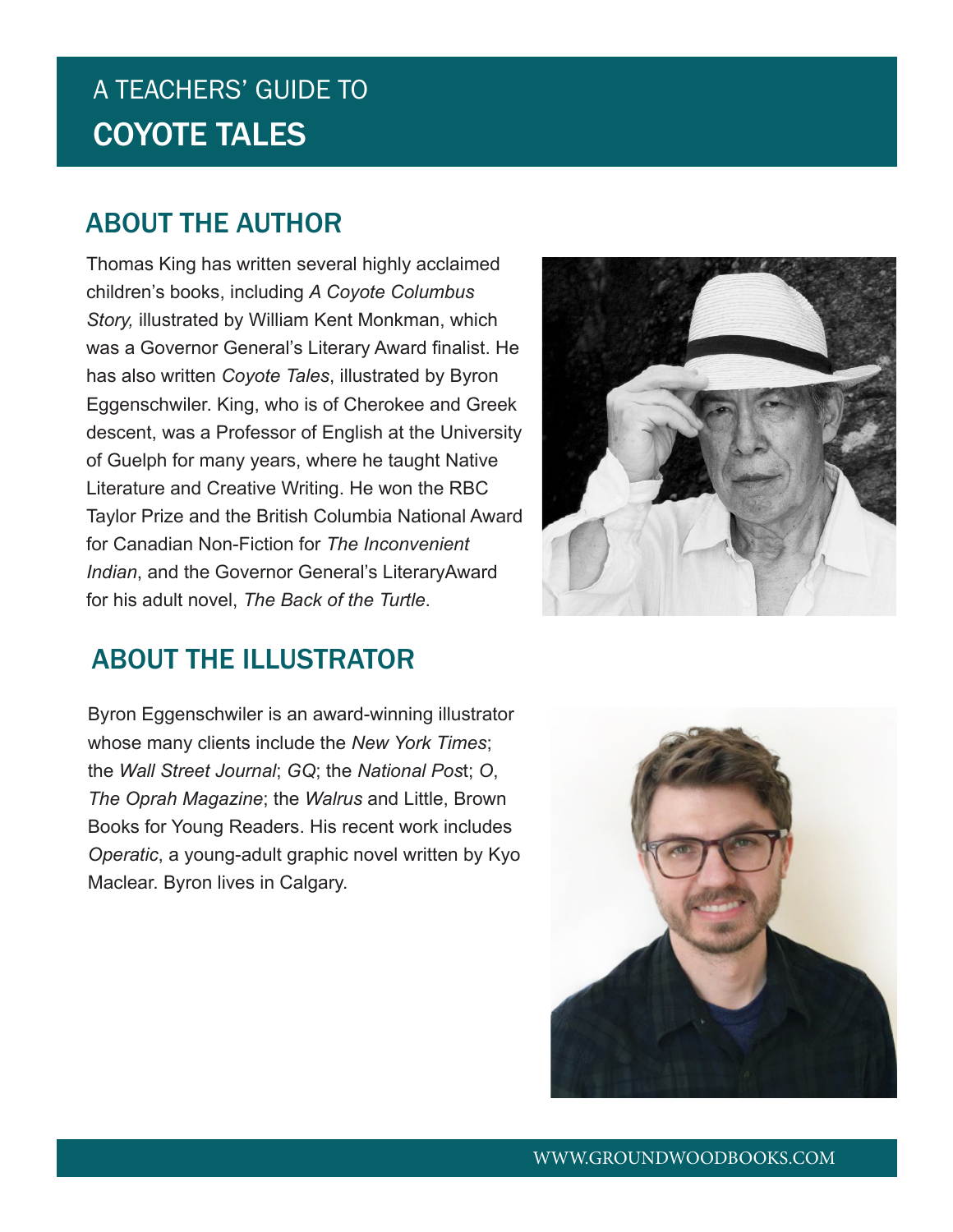### BEFORE READING

#### **Tricksters**

With students, research Coyote and Raven and the connection to tricksters. Ask students: What makes a character a trickster? What other tricksters can you find in Indigenous storytelling? Have students build a word wall of the different tricksters in Indigenous cultures, their traits and associated vocabulary.

#### **Anticipation Guide**

Have students answer true or false to the following statements. They may give more details for a deeper exploration.

Raven is not a trickster.

- Coyote is the only trickster in Indigenous stories.
- Indigenous peoples have a strong connection to land and animals.
- Animals can speak to one another.
- People can speak to animals.
- Coyote and Raven are seen as bad characters.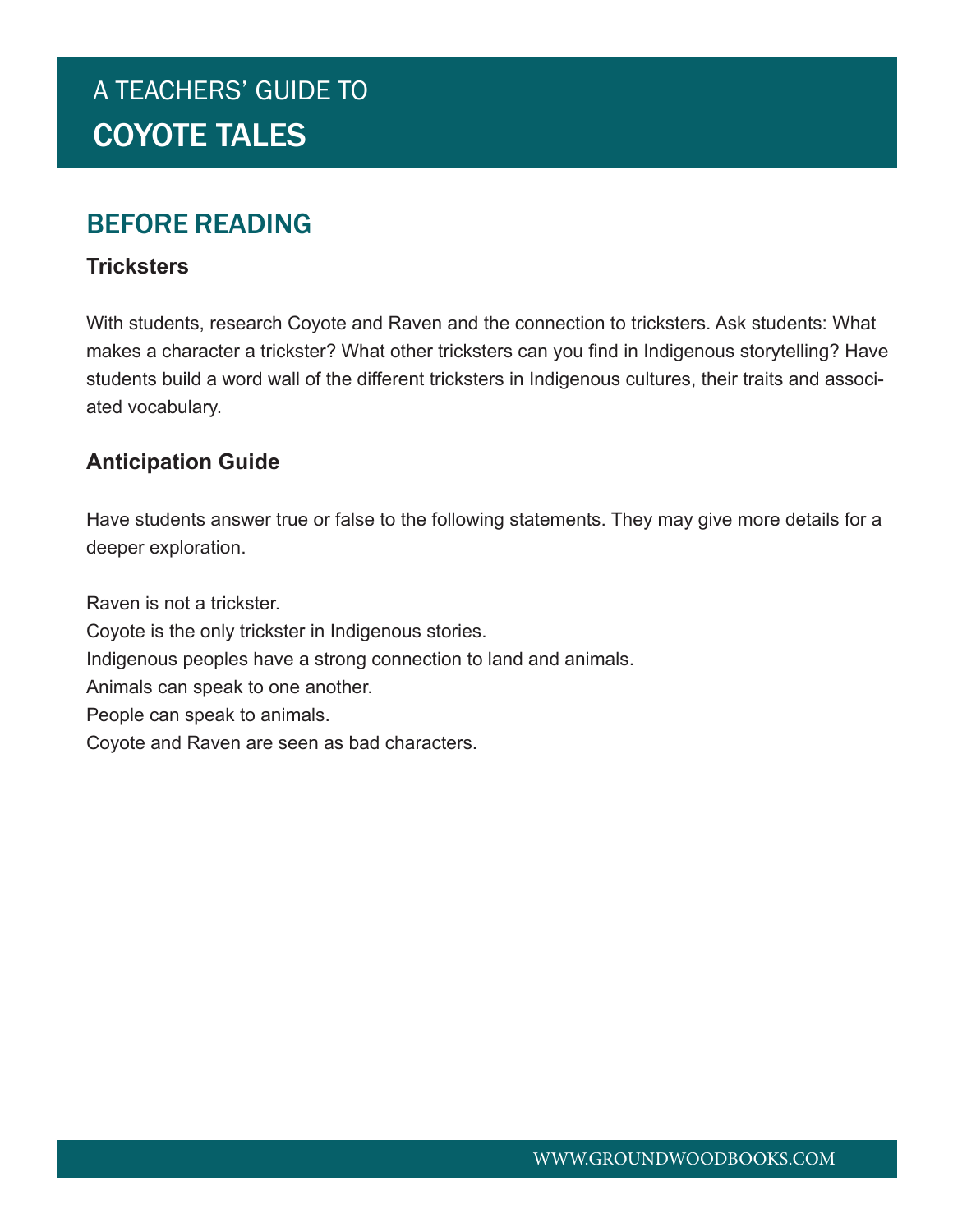### BEFORE READING

Activate student thinking around the Seven Teachings and the tricksters in these stories. Examine how each of the tricksters and animals exemplify each of these qualities, as well as their opposites (i.e., disrespect, lies, bragging, dishonesty, hate, foolishness, cowardice).

The Seven Teachings:

- Respect
- Truth
- Humility
- Honesty
- Love
- Wisdom
- **Bravery**

Supporting resource: "The Gifts of the Seven Grandfathers." http://ojibwe.net/projects/prayers-teachings/the-gifts-of-the-seven-grandfathers/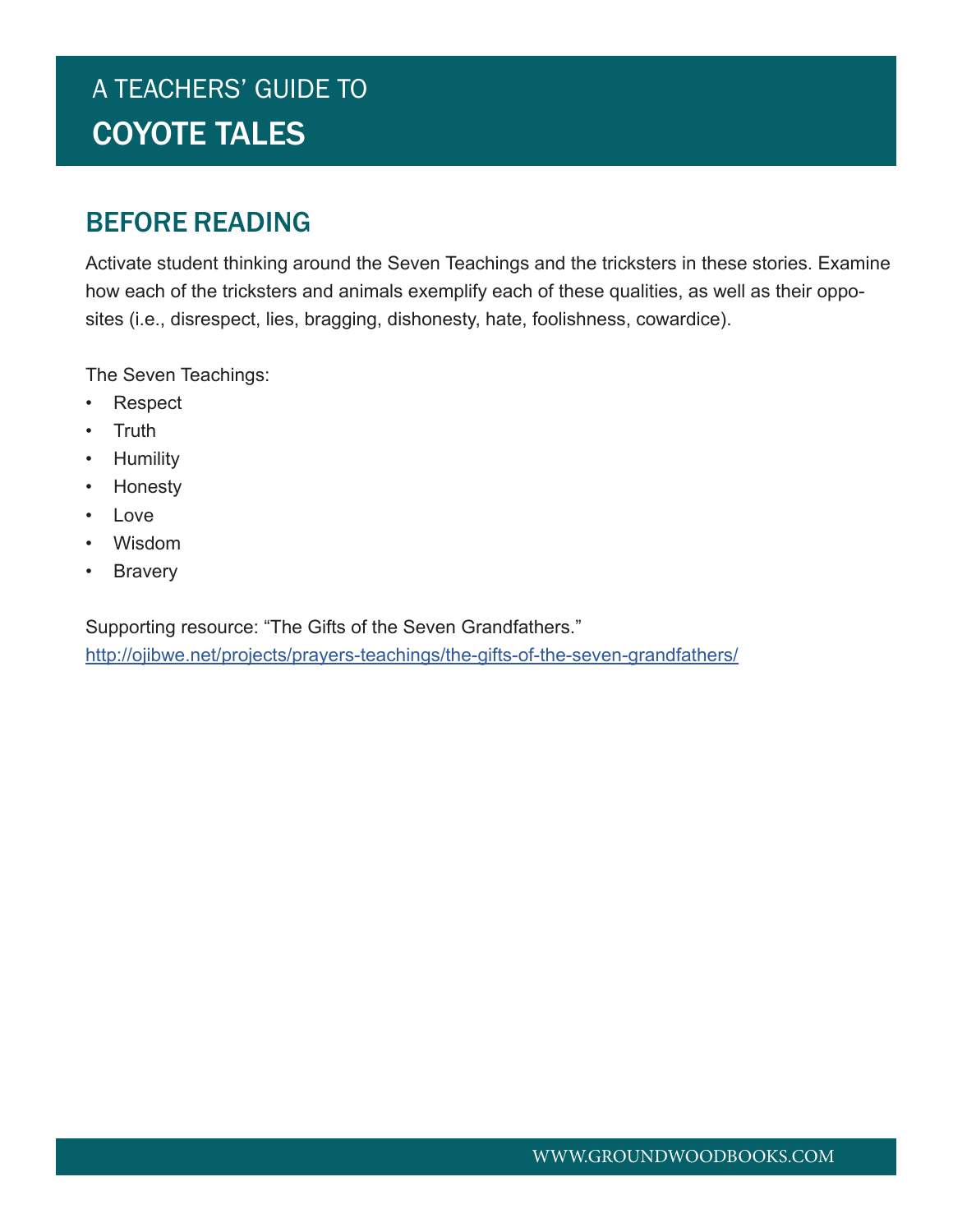### DURING READING

#### **Think Aloud**

Model a Think Aloud using the focus question: "How does Coyote's disrespect create chaos in the lives around him?" Make predictions and confirm as the story is read aloud.

Have students examine and learn more about Indigenous peoples and Indigenous storytelling using trips to the library, books and videos (www.youtube.com). Words, themes and exemplars can be posted on a class word wall as a visual reference for students.

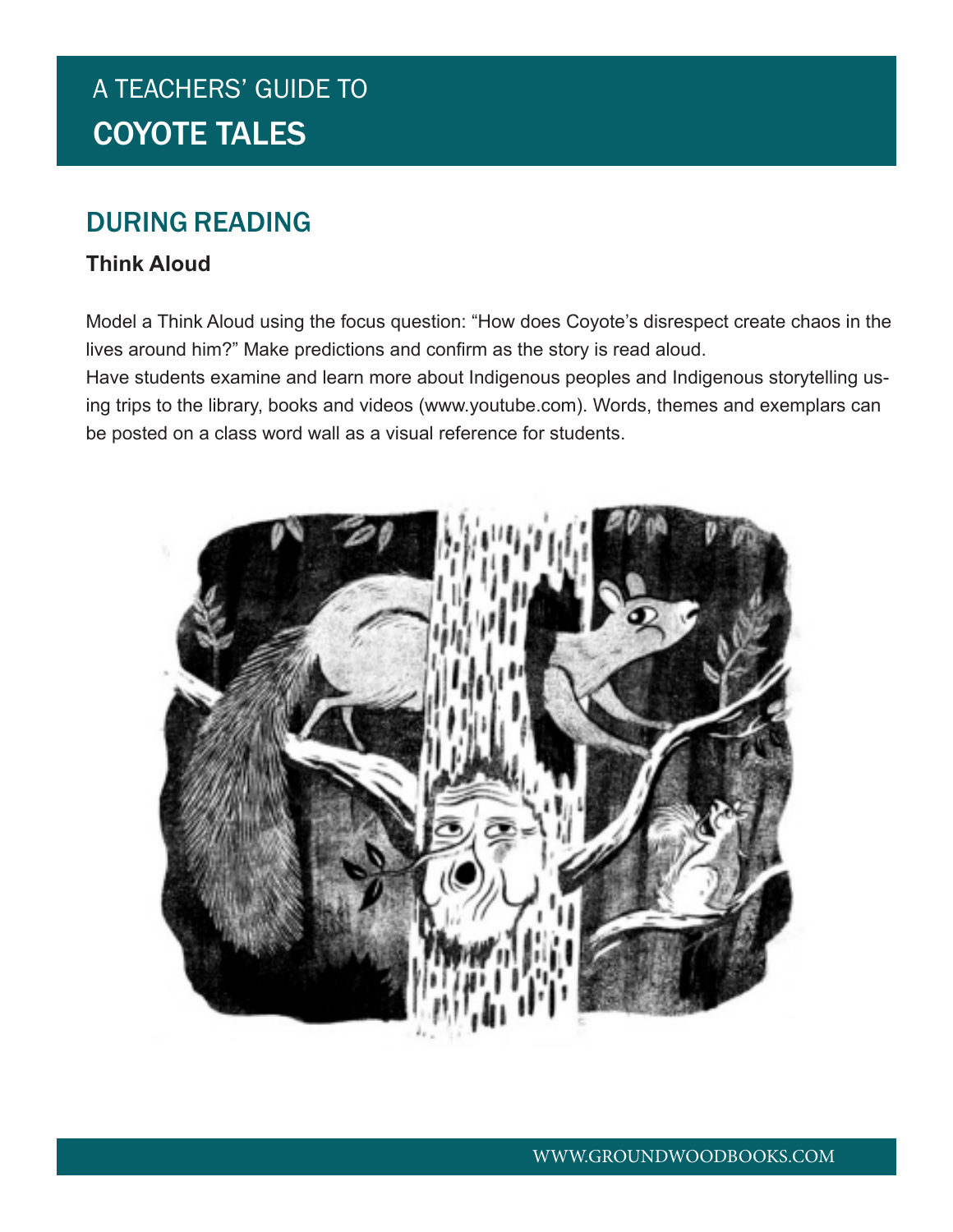### DURING READING

#### **Discussion Questions**

To support discussion:

In Indigenous cultures, extrinsic gifts are given not only to celebrate a special occasion but also to honor and thank special people for their contribution and sharing their knowledge and skills. A good example is the gift of tobacco to an Elder who has shared a story or knowledge with students. These gifts are considered sacred and must be given in a good spirit and in the correct manner (usually from the left hand as it is closest to the heart), and must be treated with respect and humility.

Intrinsic gifts, or strengths, are the qualities in people that they contribute to the community or classroom. These might be kindness, empathy, friendship or even organizational skills. Students and teachers each bring gifts (or strengths) to the classroom.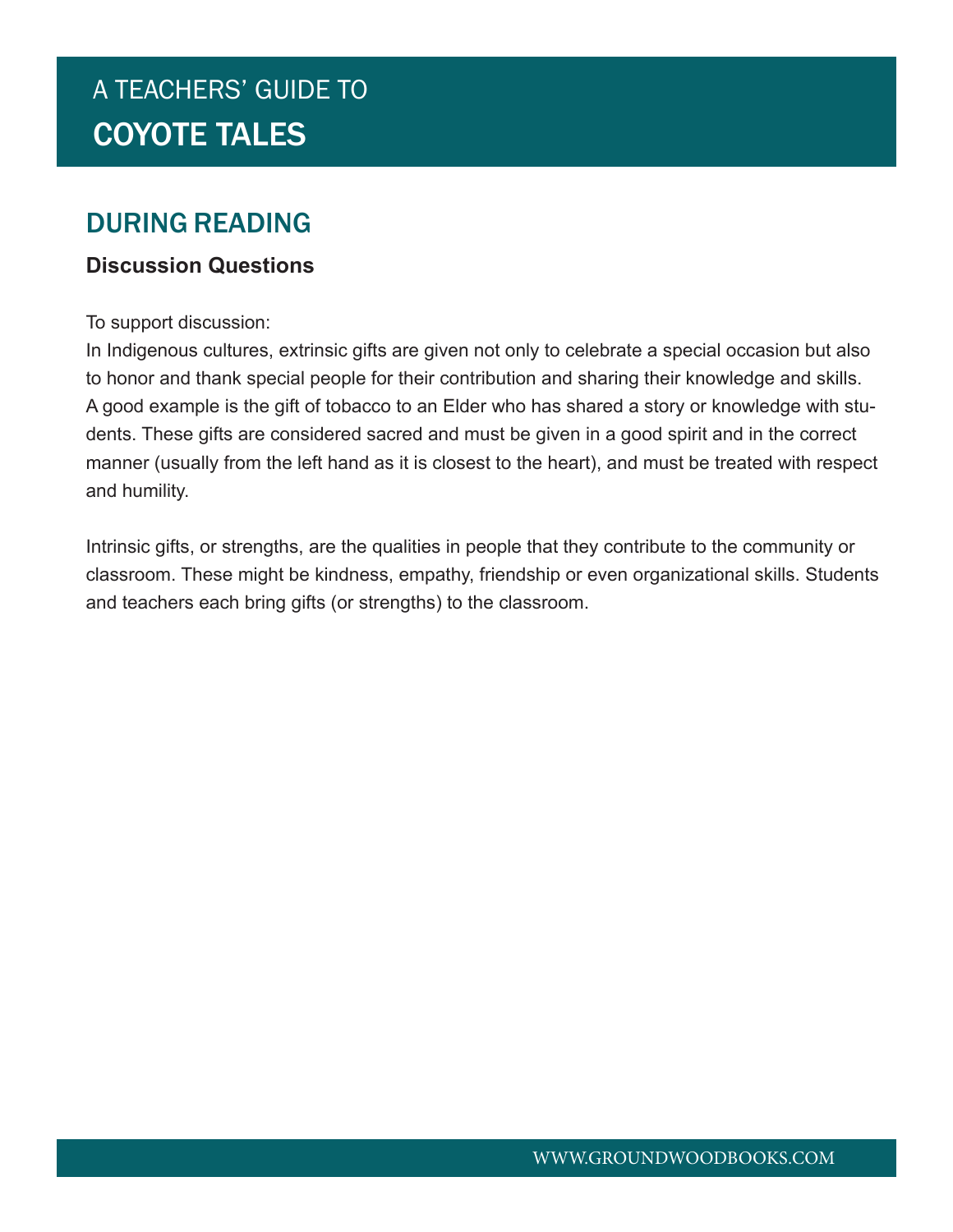### DURING READING

Read the following quote from the book *Embers: One Ojibway's Meditations* by Richard Wagamese (Douglas & McIntyre, 2016, p. 81):

Honouring Gifts: Me: What's the hardest spiritual thing I'm ever going to have to do? Old Woman: To see every person as a gift. Me: What kind of a gift? Old Woman: The best kind. Based on the way you receive them. Me: I don't get it. Old Woman: I know. But you will. If you receive others as worthy, lovable, spiritual creations perfect just the way they are — you get to see the highest possible version of who you are. You get to be that. Experience that. And you become a gift to the world. Me: Sounds hard. Old Woman: The longer you think that, the harder it gets. \*\*\* The funny thing is, she was right.

The Wagamese quote is speaking to the fact that if you believe that it is difficult to see the good or worthiness in others and spend your time puzzling over the paradox, the more difficult it is to see and realize the best possible you.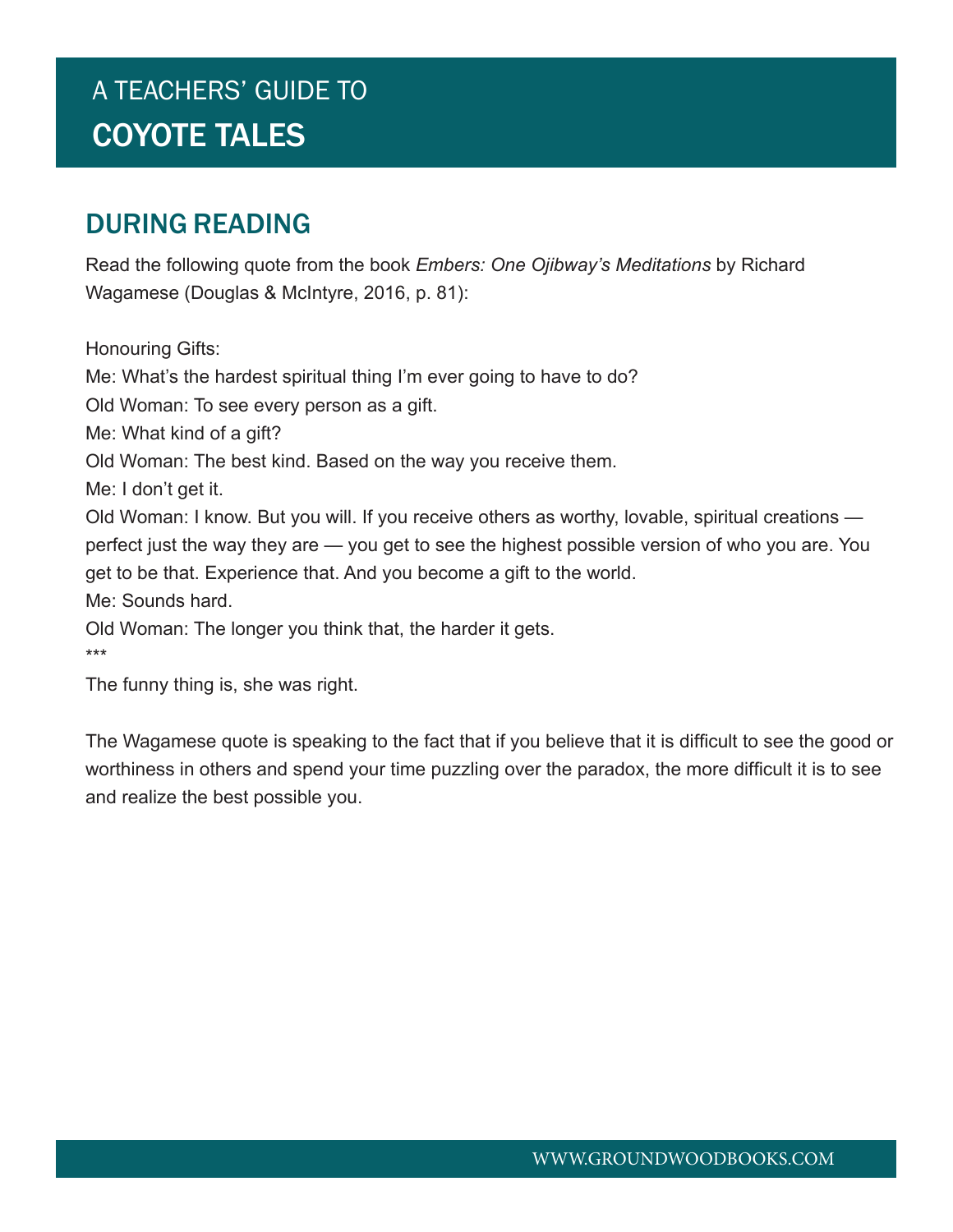### DURING READING

#### **Sharing Circle**

Lead a circle by sharing the gifts you bring to the classroom as a teacher. Have students share the gifts they bring to the classroom every day.

This is an opportunity to provide examples of strengths or gifts that the teacher brings to the classroom (i.e., work ethic, caring nature, organization, etc.). Sharing his/her gifts with the students helps students identify their own gifts (strengths) that they bring to the class and community.

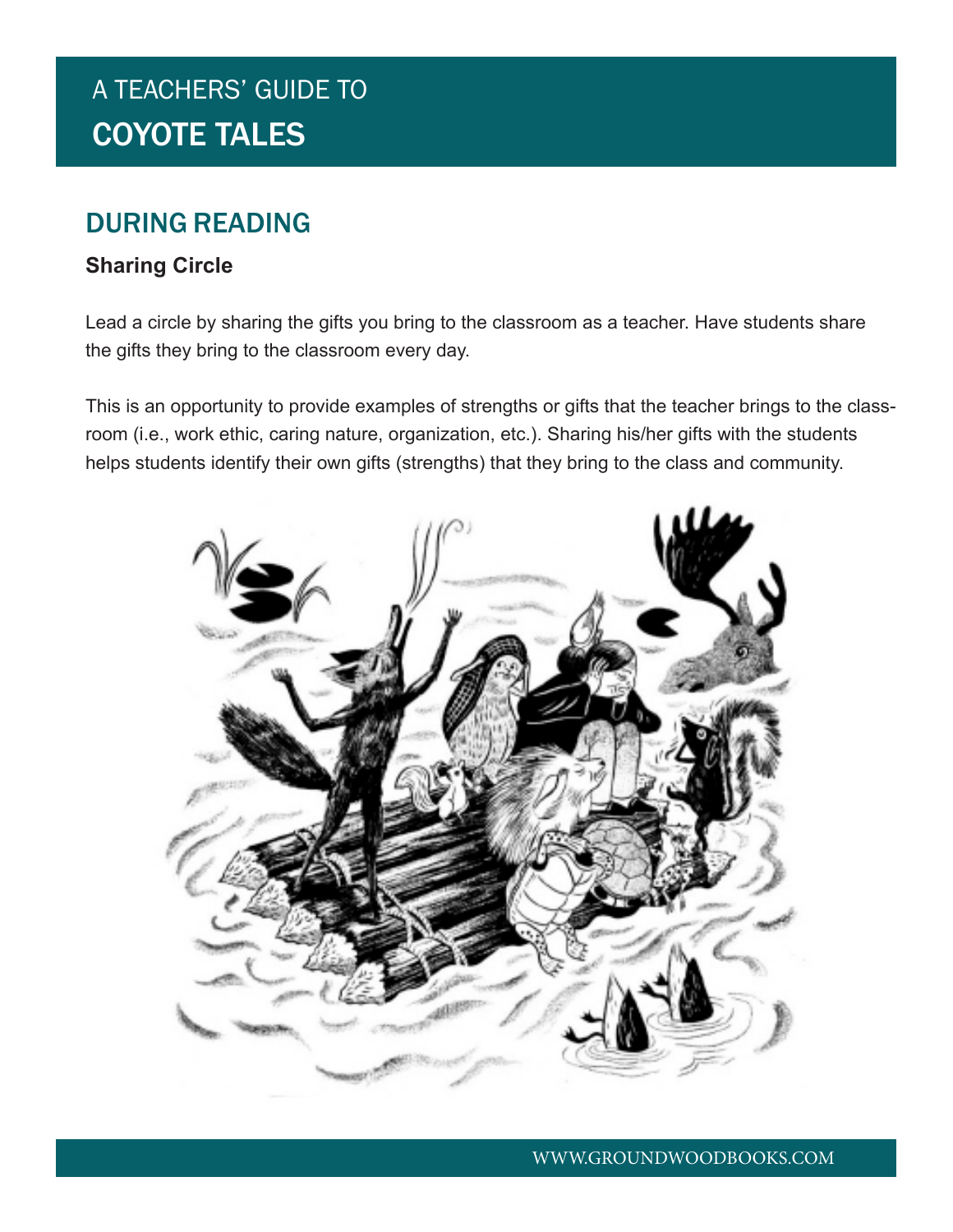### AFTER READING

#### **Discussion Questions**

These are guiding questions that can be discussed orally — as a shared response as a class or in small groups — or completed as individual reading responses.

• Both the tales in this book tell how Coyote creates chaos in his community. In the end, how do Coyote's actions support building relationships in the community?

#### **Curriculum Connections: English/Literacy (Inferring, Making Connections), Social Studies (Communities)**

• When we do not celebrate the gifts of everyone in our community, does this lead to chaos? Discuss and have students explain their thinking.

#### **Curriculum Connections: Social Studies (Communities), Character Education**

• In "Coyote Sings to the Moon," the animals lose their moon. How does this contribute to a loss of connection to the land for the community?

Extended Connections: How were Indigenous communities connected to the land before settlers arrived? How have Indigenous peoples lost their connection to the land after forced relocations and the Indian Act?

#### **Curriculum Connections: English/Literacy, Social Studies, History, Indigenous Studies**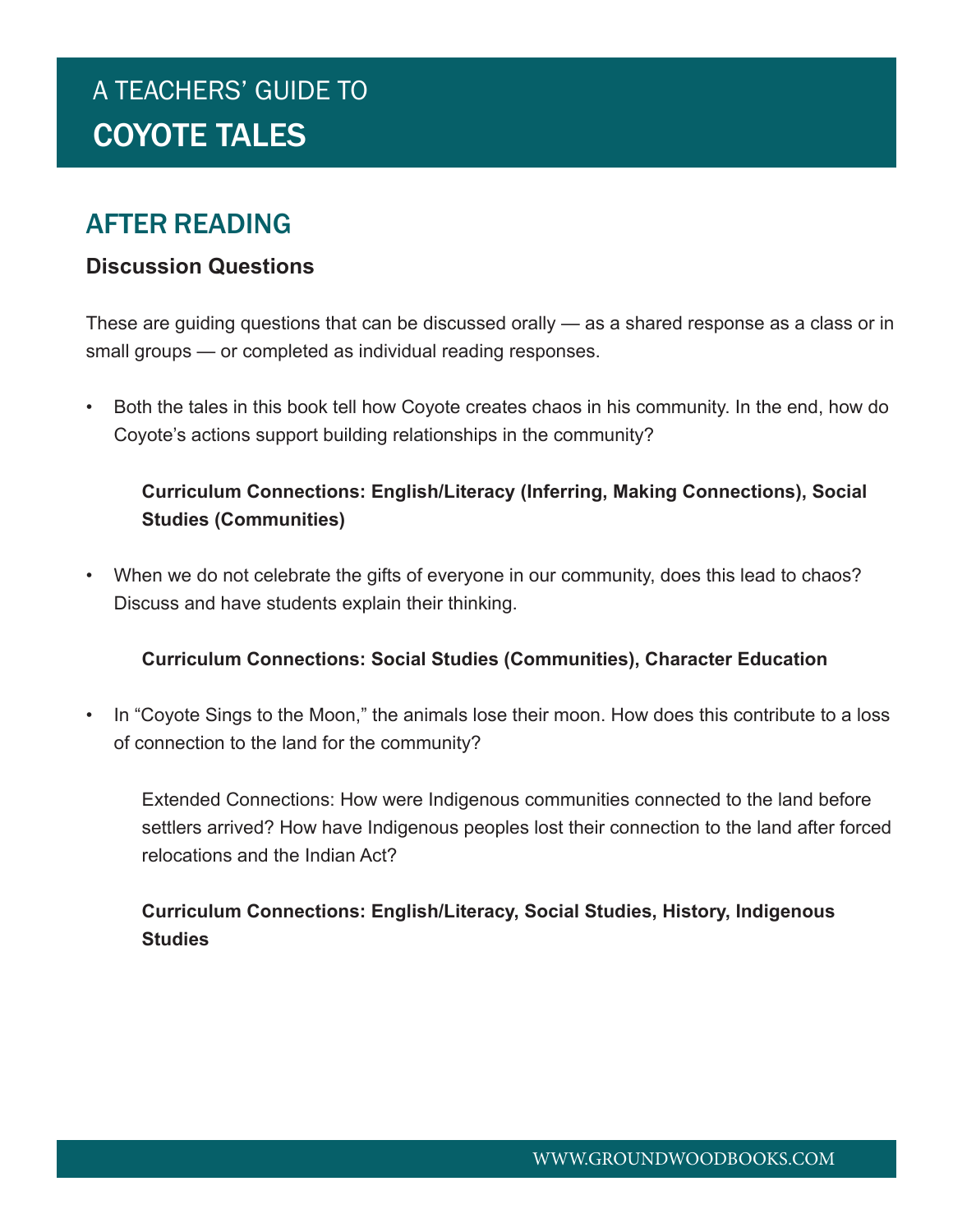### AFTER READING

#### **Discussion Questions**

• In "Coyote's New Suit," the animals lose their suits. How does this contribute to a loss of their identities?

Extended Connections: What were Indigenous communities like before the settlers arrived? How have the identities of Indigenous communities changed since first contact? What aspects of the Indian Act have changed Indigenous peoples' identities?

**Curriculum Connections: English/Literacy, Indigenous Studies, History, Social Studies, Art**

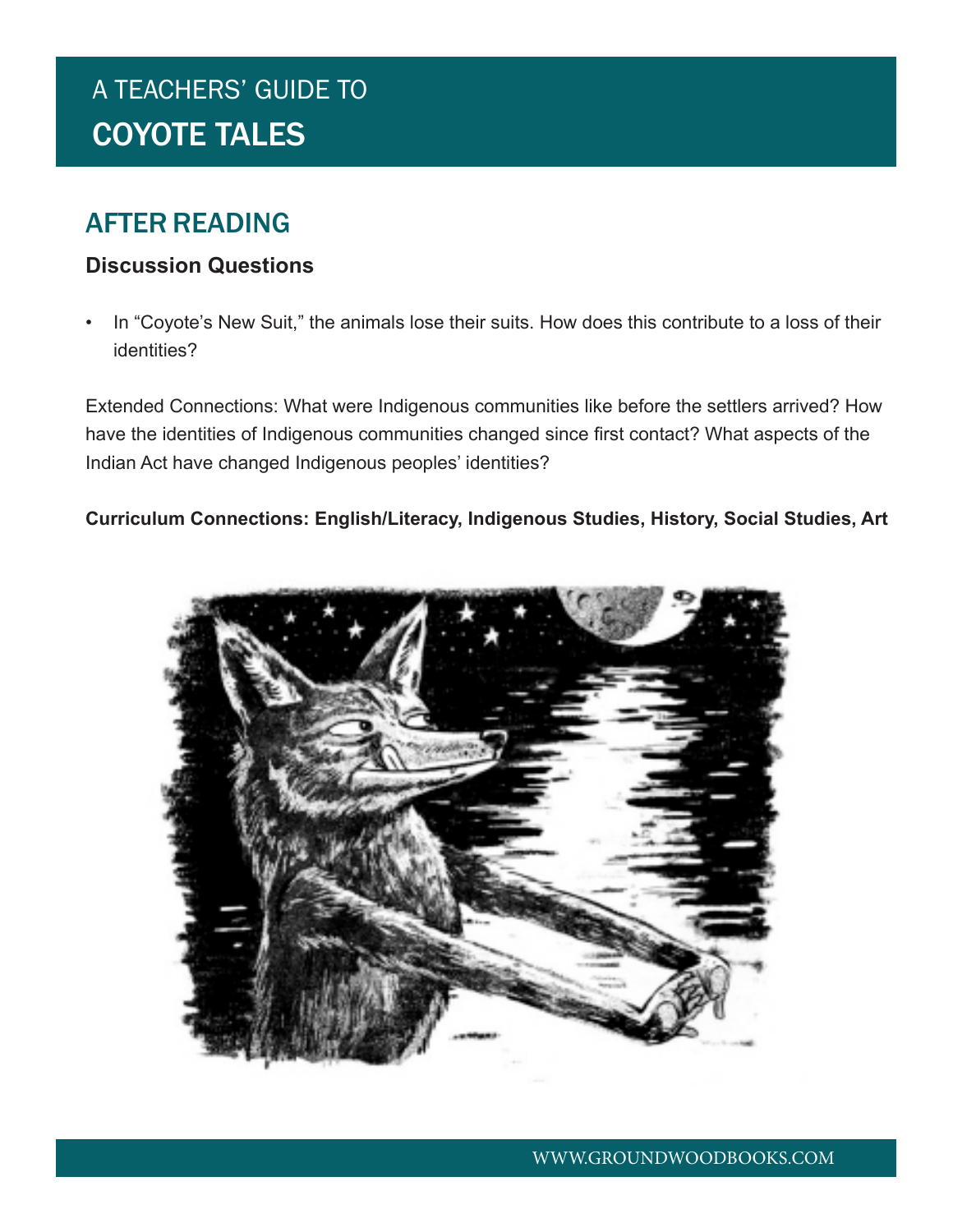## CURRICULUM CONNECTIONS

English / Literacy Character Education Social Studies **History** Indigenous Studies Art